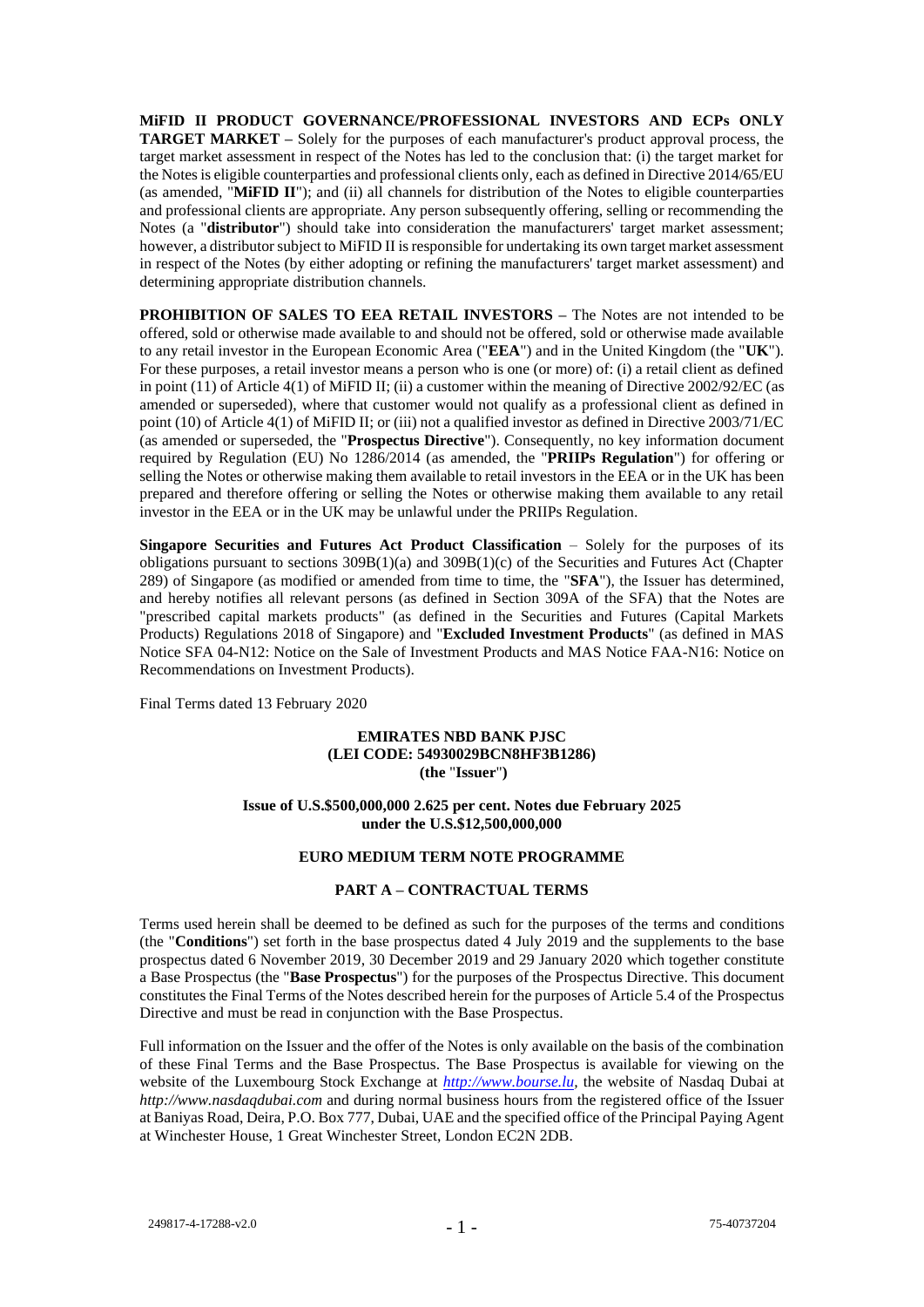The expression "**Prospectus Directive**" means Directive 2003/71/EC (as amended or superseded), and includes any relevant implementing measure in a relevant Member State of the European Economic Area.

| 1.  | (a)                              | Series Number:                                               | 620                                                                      |  |  |
|-----|----------------------------------|--------------------------------------------------------------|--------------------------------------------------------------------------|--|--|
|     | (b)                              | Tranche Number:                                              | 1                                                                        |  |  |
| 2.  | Specified Currency:              |                                                              | United States dollars ("U.S.\$")                                         |  |  |
| 3.  | <b>Aggregate Nominal Amount:</b> |                                                              | U.S.\$500,000,000                                                        |  |  |
|     | (a)                              | Series:                                                      | U.S.\$500,000,000                                                        |  |  |
|     | (b)                              | Tranche:                                                     | U.S.\$500,000,000                                                        |  |  |
| 4.  | <b>Issue Price:</b>              |                                                              | 99.916 per cent. of the Aggregate Nominal Amount                         |  |  |
| 5.  | (a)                              | <b>Specified Denominations:</b>                              | U.S.\$200,000 and integral multiples of U.S.\$1,000 in<br>excess thereof |  |  |
|     | (b)                              | <b>Calculation Amount:</b>                                   | U.S.\$1,000                                                              |  |  |
| 6.  | (a)                              | <b>Issue Date:</b>                                           | 18 February 2020                                                         |  |  |
|     | (b)                              | Interest Commencement<br>Date:                               | <b>Issue Date</b>                                                        |  |  |
| 7.  | <b>Maturity Date:</b>            |                                                              | 18 February 2025                                                         |  |  |
| 8.  | <b>Interest Basis:</b>           |                                                              | 2.625 per cent. Fixed Rate                                               |  |  |
| 9.  | Put/Call Options:                |                                                              | Not Applicable                                                           |  |  |
| 10. | (a)                              | <b>Status of the Notes:</b>                                  | Senior                                                                   |  |  |
|     | (b)                              | Date of Board approval<br>for issuance of Notes<br>obtained: | 15 January 2019                                                          |  |  |

# **PROVISIONS RELATING TO INTEREST (IF ANY) PAYABLE**

| 11. Fixed Rate Note Provisions    |                                 | Applicable                                                                                                      |  |  |
|-----------------------------------|---------------------------------|-----------------------------------------------------------------------------------------------------------------|--|--|
| (a)                               | $Rate(s)$ of Interest:          | 2.625 per cent. per annum payable semian nually in arrear                                                       |  |  |
| (b)                               | Interest Payment Date(s):       | 18 August and 18 February in each year up to and<br>including the Maturity Date commencing on 18 August<br>2020 |  |  |
| (c)                               | Fixed Coupon Amount(s):         | U.S.\$13.125 per Calculation Amount                                                                             |  |  |
|                                   |                                 | In respect of Notes in global form, see Condition $4(a)(A)$                                                     |  |  |
| (d)                               | Broken Amount(s):               | Not Applicable                                                                                                  |  |  |
| (e)                               | Day Count Fraction:             | 30/360                                                                                                          |  |  |
| (f)                               | Determination Date(s):          | Not Applicable                                                                                                  |  |  |
| (g)                               | <b>Business Day Convention:</b> | Modified Following Business Day Convention                                                                      |  |  |
| 12. Floating Rate Note Provisions |                                 | Not Applicable                                                                                                  |  |  |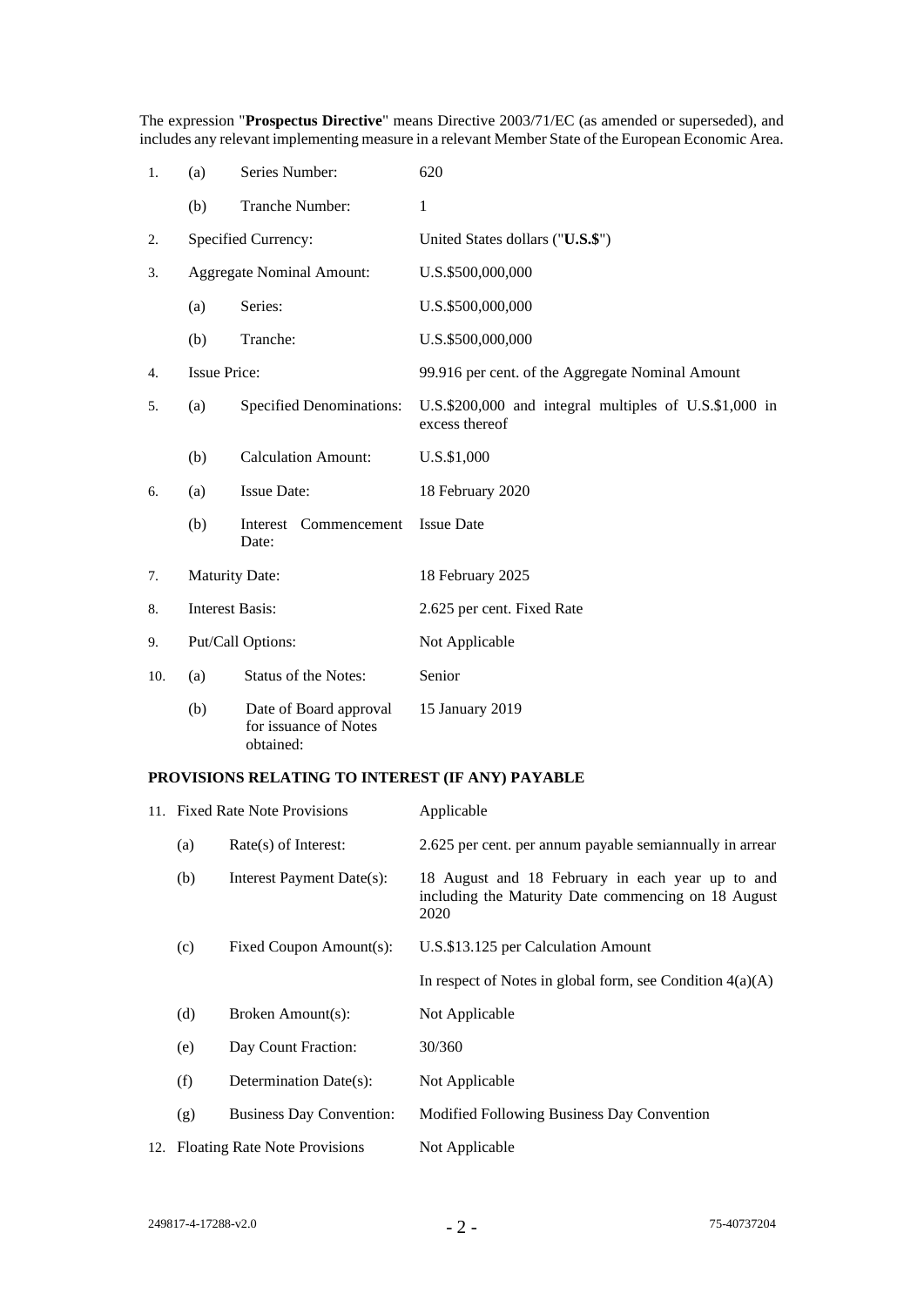| 13. Zero Coupon Note Provisions                                                                                                       | Not Applicable                                                                                                                     |
|---------------------------------------------------------------------------------------------------------------------------------------|------------------------------------------------------------------------------------------------------------------------------------|
| 14. Details relating to Partly Paid Notes:                                                                                            | Not Applicable                                                                                                                     |
| 15. Reset Note Provisions:                                                                                                            | Not Applicable                                                                                                                     |
| 16. Issuer Call:                                                                                                                      | Not Applicable                                                                                                                     |
| 17. Investor Put:                                                                                                                     | Not Applicable                                                                                                                     |
| 18. Regulatory Call:                                                                                                                  | Not Applicable                                                                                                                     |
| 19. Change of Control Put:                                                                                                            | Not Applicable                                                                                                                     |
| 20. Final Redemption Amount:                                                                                                          | 100 per cent. of nominal amount                                                                                                    |
| 21. Early Redemption Amount payable<br>on redemption for taxation reasons,<br>regulatory reasons or on event of<br>default:           | <b>Final Redemption Amount</b>                                                                                                     |
| 22. Form of Notes:                                                                                                                    | <b>Registered Notes:</b>                                                                                                           |
|                                                                                                                                       | Registered Global Note registered in the name of a<br>nominee for a common depositary for Euroclear and<br>Clearstream, Luxembourg |
|                                                                                                                                       | Reg. S Compliance Category 2; TEFRA not applicable                                                                                 |
| 23. Additional Financial Centre(s) or<br>other special provisions relating to<br><b>Payment Dates:</b>                                | London                                                                                                                             |
| 24. Talons for future Coupons or<br>Receipts to be attached to Definitive<br>Bearer Notes (and dates on which<br>such Talons mature): | N <sub>0</sub>                                                                                                                     |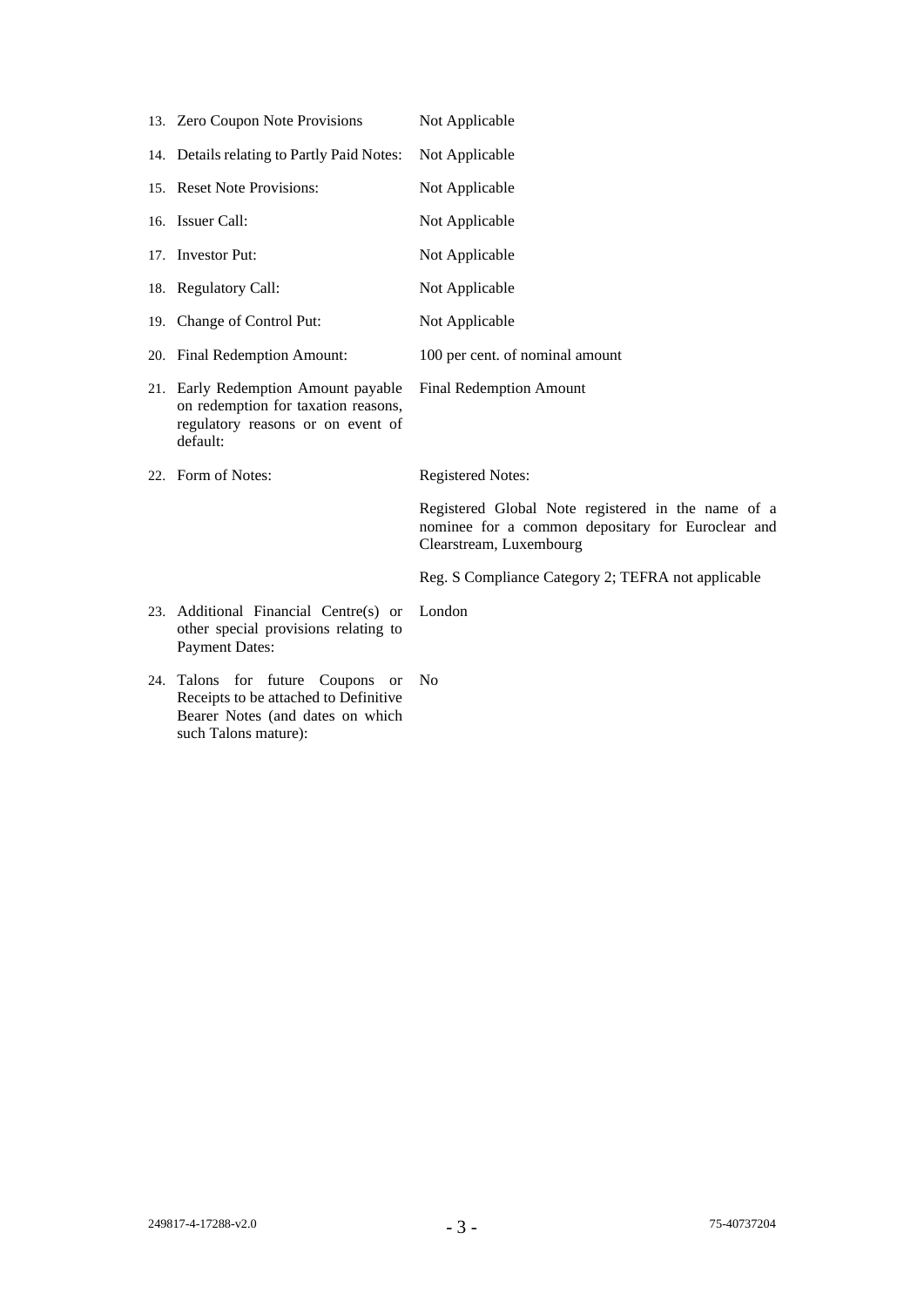Signed on behalf of Emirates NBD Bank PJSC Asim I. Bashir, CFA<br>Senior Director<br>Global Funding & Pl<br>"Global Markets & Treasury By:  $\frac{1}{2}$ Duly authorised  $\theta$ L ٩ć By: Duly authorised Patrick Clerkin **Senior Managing Director Group Funding & Investor Relations<br>Global Markets & Treasury** 

 $\tilde{\mathcal{Z}}_1$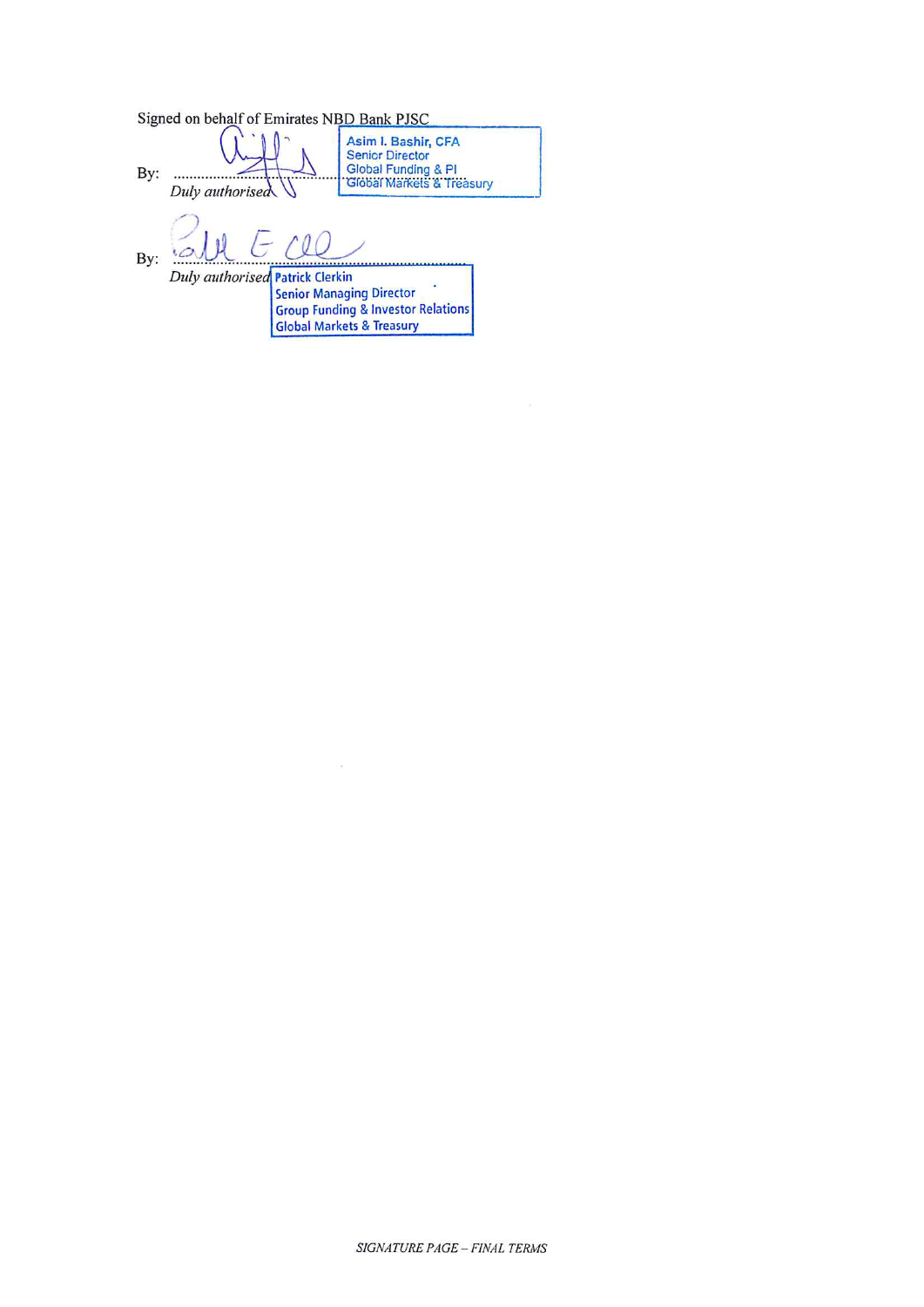### **PART B – OTHER INFORMATION**

### 1. **ADMISSION TO TRADING**

- (a) Admission to trading: Application has been made by the Issuer (or on its behalf) for the Notes to be admitted to trading on the Regulated Market of the Luxembourg Stock Exchange and listing on the Official List of the Luxembourg Stock Exchange with effect from 18 February 2020. Application has been made by the Issuer (or on its behalf) for the Notes to be admitted to trading on Nasdaq Dubai and listing on the Official List maintained by the Dubai Financial Services Authority) with effect from 18 February 2020. (b) Estimate of total expenses related to EUR 3,600 in relation to the listing
- admission to trading:

and trading of the Notes on the Luxembourg Stock Exchange.

> U.S.\$2,000 in relation to the listing and trading of the Notes on Nasdaq Dubai.

2. **RATINGS** The Notes to be issued are expected to be rated:

Fitch: A+

Moody's: A3

## 3. **INTERESTS OF NATURAL AND LEGAL PERSONS INVOLVED IN THE ISSUE**

Save for any fees payable to the Managers, so far as the Issuer is aware, no person involved in the issue of the Notes has an interest material to the offer. The Managers and their affiliates have engaged, and may in the future engage, in investment banking and/or commercial banking transactions with, and may perform other services for, the Issuer and its affiliates in the ordinary course of business for which they may receive fees.

### 4. **YIELD (Fixed Rate Notes only)** 2.643 per cent. per annum

# 5. **OPERATIONAL INFORMATION**

- 
- (b) Common Code: 211947217
- (c) Additional identification code: CFI: See the website of the

(a) ISIN: XS-2119472178

Association of Numbering Agencies (ANNA) or alternatively sourced from the responsible National Numbering Agency that assigned the ISIN

FISN: See the website of the Association of Numbering Agencies (ANNA) or alternatively sourced from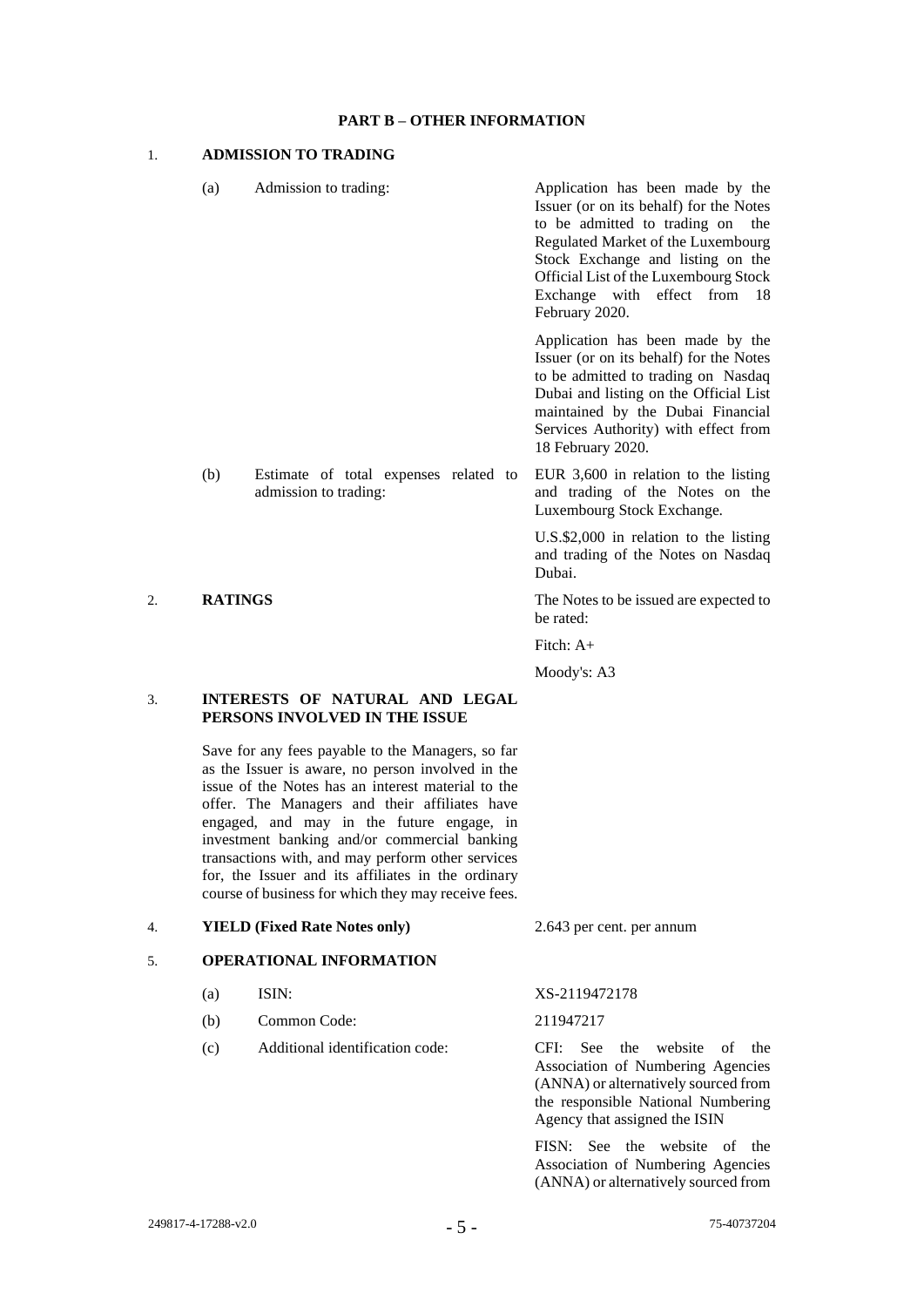|    |                         |                                                                                |                                  | the responsible National Numbering<br>Agency that assigned the ISIN     |  |  |  |  |  |
|----|-------------------------|--------------------------------------------------------------------------------|----------------------------------|-------------------------------------------------------------------------|--|--|--|--|--|
|    | (d)                     | Delivery:<br>Names and addresses of additional Paying<br>Agent $(s)$ (if any): |                                  | Delivery against payment                                                |  |  |  |  |  |
|    | (e)                     |                                                                                |                                  | Not applicable                                                          |  |  |  |  |  |
| 6. | THIRD PARTY INFORMATION |                                                                                |                                  |                                                                         |  |  |  |  |  |
|    | Not applicable          |                                                                                |                                  |                                                                         |  |  |  |  |  |
| 7. | <b>DISTRIBUTION</b>     |                                                                                |                                  |                                                                         |  |  |  |  |  |
|    | (i)                     | Method of distribution:                                                        |                                  | Syndicated                                                              |  |  |  |  |  |
|    | (ii)                    | If syndicated, names of Managers:                                              |                                  | Australia and New Zealand Banking Group<br>Limited                      |  |  |  |  |  |
|    |                         |                                                                                | Citigroup Global Markets Limited |                                                                         |  |  |  |  |  |
|    |                         |                                                                                |                                  | <b>Emirates NBD Bank PJSC</b>                                           |  |  |  |  |  |
|    |                         |                                                                                |                                  | Industrial and Commercial Bank of China<br>Limited, Dubai (DIFC) Branch |  |  |  |  |  |
|    |                         |                                                                                |                                  | J.P. Morgan Securities plc                                              |  |  |  |  |  |
|    |                         |                                                                                |                                  | Société Genéralé                                                        |  |  |  |  |  |
|    | (iii)                   | Date of Subscription Agreement:                                                |                                  | 13 February 2020                                                        |  |  |  |  |  |
|    | (iv)                    | Stabilisation Manager(s) (if any):                                             |                                  | J.P. Morgan Securities plc                                              |  |  |  |  |  |
|    | (v)                     | If non-syndicated, name of relevant<br>Dealer:                                 |                                  | Not Applicable                                                          |  |  |  |  |  |
|    | (vi)                    | U.S. Selling Restrictions:                                                     | applicable                       | Reg. S Compliance Category 2; TEFRA not                                 |  |  |  |  |  |
|    | (vii)                   | Prohibition of Sales to EEA Retail<br>Investors:                               |                                  | Applicable                                                              |  |  |  |  |  |